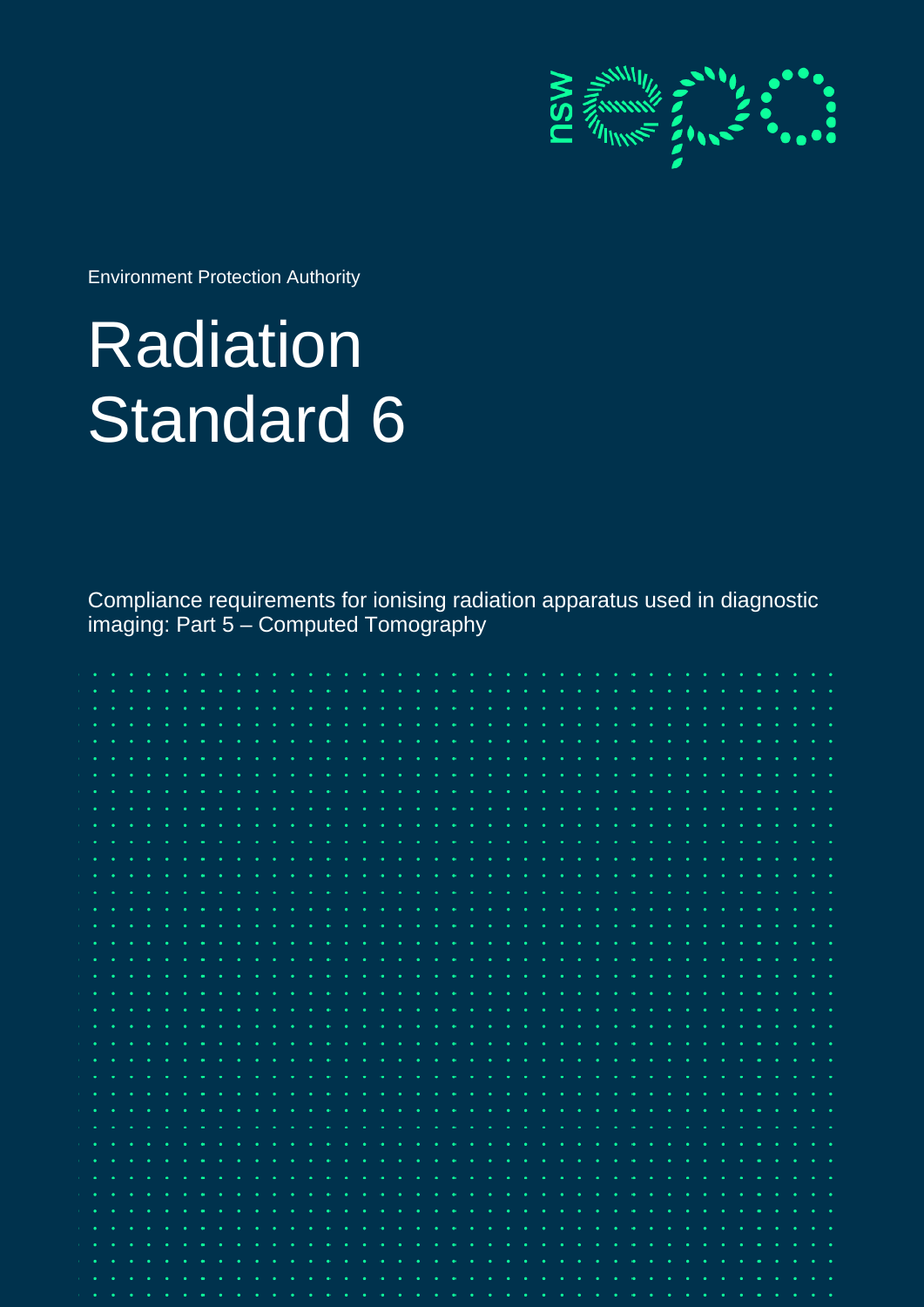© 2020 State of NSW and the NSW Environment Protection Authority

With the exception of photographs, the State of NSW and the NSW Environment Protection Authority (EPA) are pleased to allow this material to be reproduced in whole or in part for educational and non-commercial use, provided the meaning is unchanged and its source, publisher and authorship are acknowledged. Specific permission is required for the reproduction of photographs.

The EPA has compiled this standard in good faith, exercising all due care and attention. No representation is made about the accuracy, completeness or suitability of the information in this publication for any particular purpose. The EPA shall not be liable for any damage which may occur to any person or organisation taking action or not on the basis of this publication. Readers should seek appropriate advice when applying the information to their specific needs. This document may be subject to revision without notice and readers should ensure they are using the latest version.

Every effort has been made to ensure that the information in this document is accurate at the time of publication. However, as appropriate, readers should obtain independent advice before making any decision based on this information.

All content in this publication is owned by the EPA and is protected by Crown Copyright, unless credited otherwise. It is licensed under the Creative Commons Attribution 4.0 [International](http://creativecommons.org/licenses/by/4.0/deed.en) (CC BY 4.0), subject to the exemptions contained in the licence. The legal code for the licence is available at [Creative Commons.](http://creativecommons.org/licenses/by/4.0/legalcode)

The EPA asserts the right to be attributed as author of the original material in the following manner: © State of New South Wales and the NSW Environment Protection Authority 2020.

Published by:

#### **NSW Environment Protection Authority**

4 Parramatta Square 12 Darcy Street, Parramatta NSW 2150 Locked Bag 5022, Parramatta NSW 2124

Phone: +61 2 9995 5000 (switchboard) Phone: 131 555 (NSW only – environment information and publications requests) Fax: +61 2 9995 5999 TTY users: phone 133 677, then ask for 131 555 Speak and listen users: phone 1300 555 727, then ask for 131 555

Email: info@epa.nsw.gov.au<br>Website: www.epa.nsw.gov.au [www.epa.nsw.gov.au](http://www.epa.nsw.gov.au/)

Report pollution and environmental incidents Environment Line: 131 555 (NSW only) or [info@epa.nsw.gov.au](mailto:info@epa.nsw.gov.au) See also [www.epa.nsw.gov.au](http://www.epa.nsw.gov.au/) 

ISBN 978 1 925790 08 5 EPA 2018P0644 First published August 1999 Second edition March 2004 This edition October 2020

(This edition supersedes the March 2004 edition)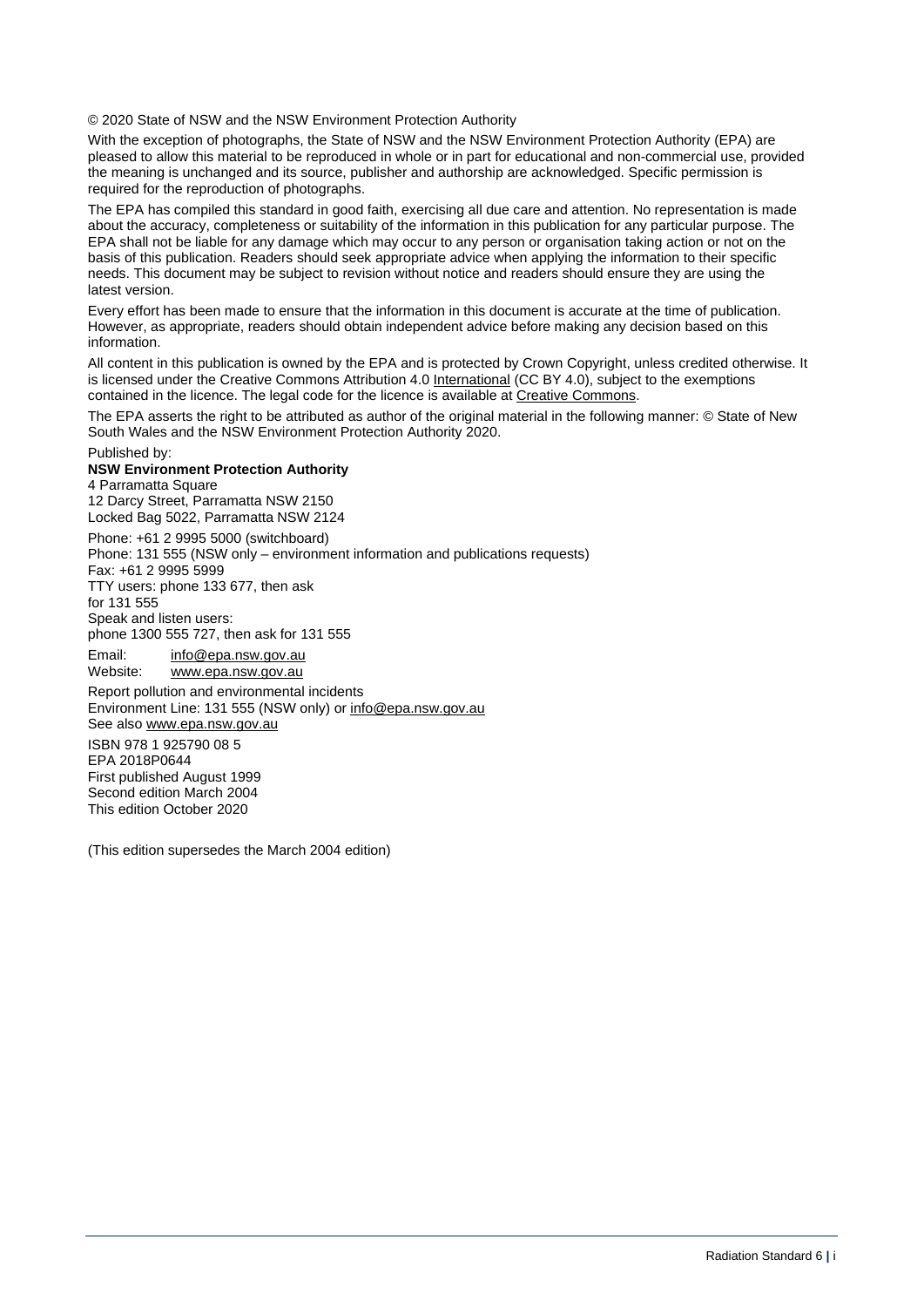## <span id="page-2-0"></span>**Contents**

| <b>Introduction</b>                             |                |  |  |  |  |  |
|-------------------------------------------------|----------------|--|--|--|--|--|
| 1. General requirements and recommendations     | $\overline{2}$ |  |  |  |  |  |
| 1.1. Advice to person responsible               | $\overline{2}$ |  |  |  |  |  |
| 1.2. Advice to Consulting Radiation Expert      | $\overline{2}$ |  |  |  |  |  |
| 2. Compliance requirements: Computed tomography | 4              |  |  |  |  |  |
| 2.1. System performance                         | 4              |  |  |  |  |  |
| 2.2. Radiation warning sign                     | 4              |  |  |  |  |  |
| 2.3. Markings on X-ray generators and CT gantry | 4              |  |  |  |  |  |
| 2.4. Termination of exposure                    | 5              |  |  |  |  |  |
| 2.5. Indicators of operation                    | 5              |  |  |  |  |  |
| 2.6. Mechanical accuracy                        | 5              |  |  |  |  |  |
| 2.7. X-ray beam quality                         | 5              |  |  |  |  |  |
| 2.8. Image quality                              | 6              |  |  |  |  |  |
| 2.9. Radiation dosimetry                        | 6              |  |  |  |  |  |
| 3. Quality assurance requirements: CT           | 7              |  |  |  |  |  |
| 3.1. Quality assurance program                  | $\overline{7}$ |  |  |  |  |  |
| 3.2. Diagnostic reference levels                | $\overline{7}$ |  |  |  |  |  |
| <b>4. Test protocols</b>                        | 8              |  |  |  |  |  |
| 4.2 Light localisation accuracy                 | 8              |  |  |  |  |  |
| 4.3 Scout localisation accuracy                 | 8              |  |  |  |  |  |
| 4.4 Coronal and sagittal plane lights           | 9              |  |  |  |  |  |
| 4.5 Axial scan incrementation accuracy          | 10             |  |  |  |  |  |
| 4.6 Couch positioning accuracy                  | 10             |  |  |  |  |  |
| 4.7 X-ray beam quality                          | 11             |  |  |  |  |  |
| 4.8 Noise, mean CT number and uniformity        | 12             |  |  |  |  |  |
| 4.9 Irradiated slice width                      | 12             |  |  |  |  |  |
| <b>4.10 Radiation dosimetry</b>                 | 13             |  |  |  |  |  |
| <b>Schedule 1: Compliance requirements</b>      |                |  |  |  |  |  |
| <b>References and further reading</b>           |                |  |  |  |  |  |
| <b>Definitions</b>                              |                |  |  |  |  |  |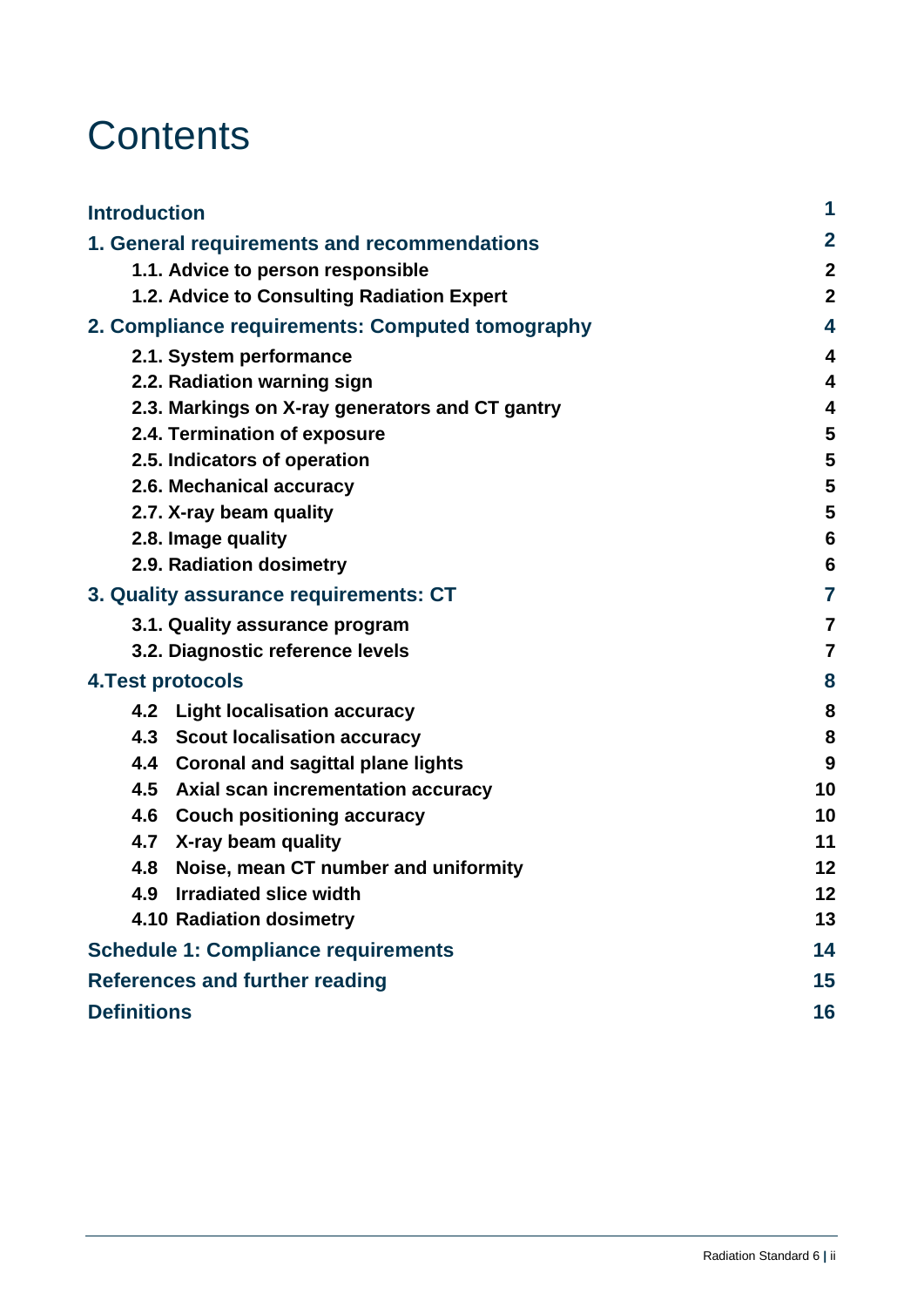## <span id="page-3-0"></span>Introduction

Computed tomography (CT) is an essential part of medical procedures, both for diagnosis and in research. Diagnostic medical procedures inevitably deliver a radiation dose to the patient. In most cases, the benefits of diagnostic radiology far outweigh any potential risks to the patient from radiation. However, the level of risk is justified only when patients receive a commensurate health benefit and everything reasonable has been done to reduce the dose.

The complexities of modern apparatus used for CT make regular performance monitoring essential for maintaining optimum image quality. It is important that the performance level of each apparatus is established during acceptance testing, and that performance standards are maintained over time by an appropriate quality assurance program. Inadequate performance and quality assurance procedures may cause an unnecessary increase in radiation exposure to the patient and staff and a decrease in the diagnostic value of the examination.

The objects of this standard are to:

- provide adequate safety measures to protect patients, occupationally exposed persons and the public from unnecessary radiation exposure
- improve and maintain the standard of radiation apparatus
- ensure better monitoring of apparatus performance
- provide reference dose levels as a guide to optimising patient exposure.

This standard for computed tomography is for the information of the person responsible and licensed users of ionising radiation apparatus and persons accredited under section 8 of the *Radiation Control Act 1990* as Consulting Radiation Experts (CREs). It is to be used by CREs in the assessment of apparatus for compliance with conditions of the radiation management licence and should be read in conjunction with the Act and the Radiation Control Regulation 2013. In the event of amendment to the Act or Regulation, references to the legislation in this document must be deemed to refer to the current legislation. In the event of an inconsistency between the standard and the amended legislation, the requirements of the legislation prevail to the extent of the inconsistency.

This document sets out the minimum requirements for satisfactory compliance of diagnostic imaging apparatus, which are stated as '**must**' statements and are listed in Schedule 1 and promotes industry best practice in radiation safety to be implemented during the medical use of CT scanners.

The standard was developed by the Hazardous Materials, Chemicals and Radiation Section of the NSW Environment Protection Authority (EPA) in consultation with the Radiation Advisory Council.

The EPA acknowledges the assistance of A/Prof Lee Collins, Dr Richard Smart, Dr Philip Pasfield, Mr Paul Cardew, Dr Jennifer Diffey, Dr Ravinder Grewal, Mr Glen Burt, Ms Tiffany Chiew, Ms Lucy Cartwright and Mr Adam Jones and the input received from stakeholders, in preparing this edition.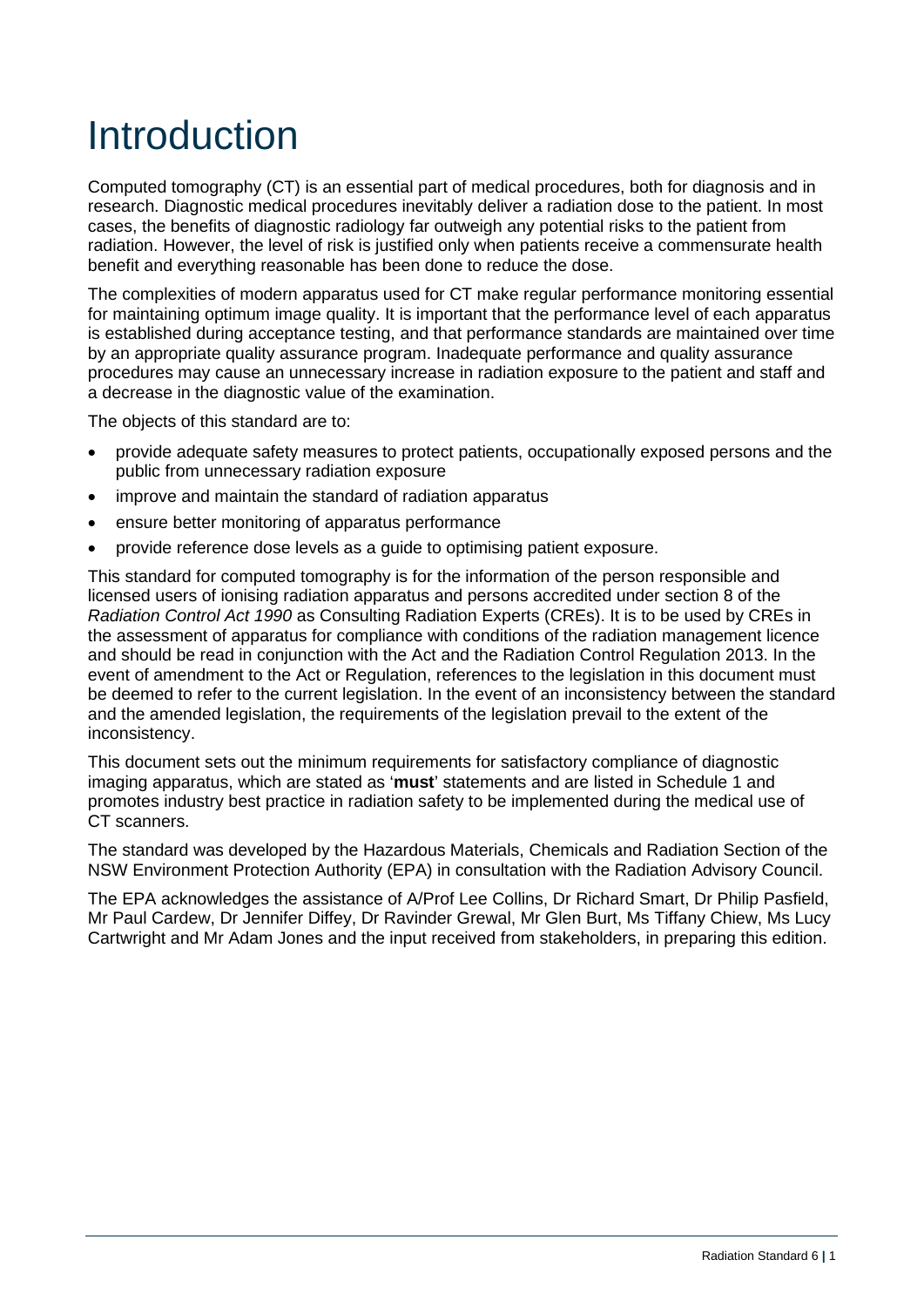## <span id="page-4-0"></span>1. General requirements and recommendations

## <span id="page-4-1"></span>**1.1. Advice to person responsible**

- 1.1.1 Compliance testing of diagnostic imaging apparatus for the purpose of certification **must** be conducted by an EPA-accredited Consulting Radiation Expert (CRE).
- 1.1.2 Requirements listed in Schedule 1 of this standard **must** be met for compliance of CT scanners.
- 1.1.3 The responsible person **must** have equipment quality control records available to the inspecting authority and to a CRE on request (details of quality assurance are discussed in section 3 of this standard).
- 1.1.4 Specifications for radiation shielding of protective barriers and the design details of rooms used for ionising radiation apparatus should be determined in accordance with *Radiation Guideline 7: Radiation shielding design, assessment and verification requirements* and documented by an appropriately qualified person before building works start.

1.1.5 A protective shield **must** be provided for the operator's use.

- 1.1.6 Where a fixed protective shield is provided it should be not less than 2100 millimetres (mm) in height.
- 1.1.7 The operator, when behind the protective shield, **must** have a clear view of the patient and **must** be able to communicate easily with the patient at all times.
- 1.1.8 Where a viewing window is used as part of the protective shield, the lead equivalent and the kVp of the X-ray beam at which the lead equivalent was measured **must**, in the case of new installations, be clearly and durably marked on the viewing window.
- 1.1.9 In the case of new installations, the protective shield and all shielded walls and doors **must** be clearly and durably marked with the lead thickness or lead area density or, for non-lead material, the type and thickness of building material of which they are constructed.

## <span id="page-4-2"></span>**1.2. Advice to Consulting Radiation Expert**

1.2.1 A CRE **must** ensure that any radiation monitoring device used for compliance testing is:

- suitable for the type of measurement for which it is to be used
- used only when it is fully operational and properly calibrated
- capable of measuring the type of radiation being assessed over the range of energies and dose rates required
- calibrated at least every two years to an Australian or international primary or secondary standard satisfactory to the manufacturers' requirements.

1.2.2 The following test equipment may be required to carry out compliance testing:

- a radiation meter/detector
- a pencil ionisation chamber
- a CT phantom specific to the manufacturer/model of the CT scanner
- a head and/or body phantom suitable for the measurement of the CT Dose Index (CTDI)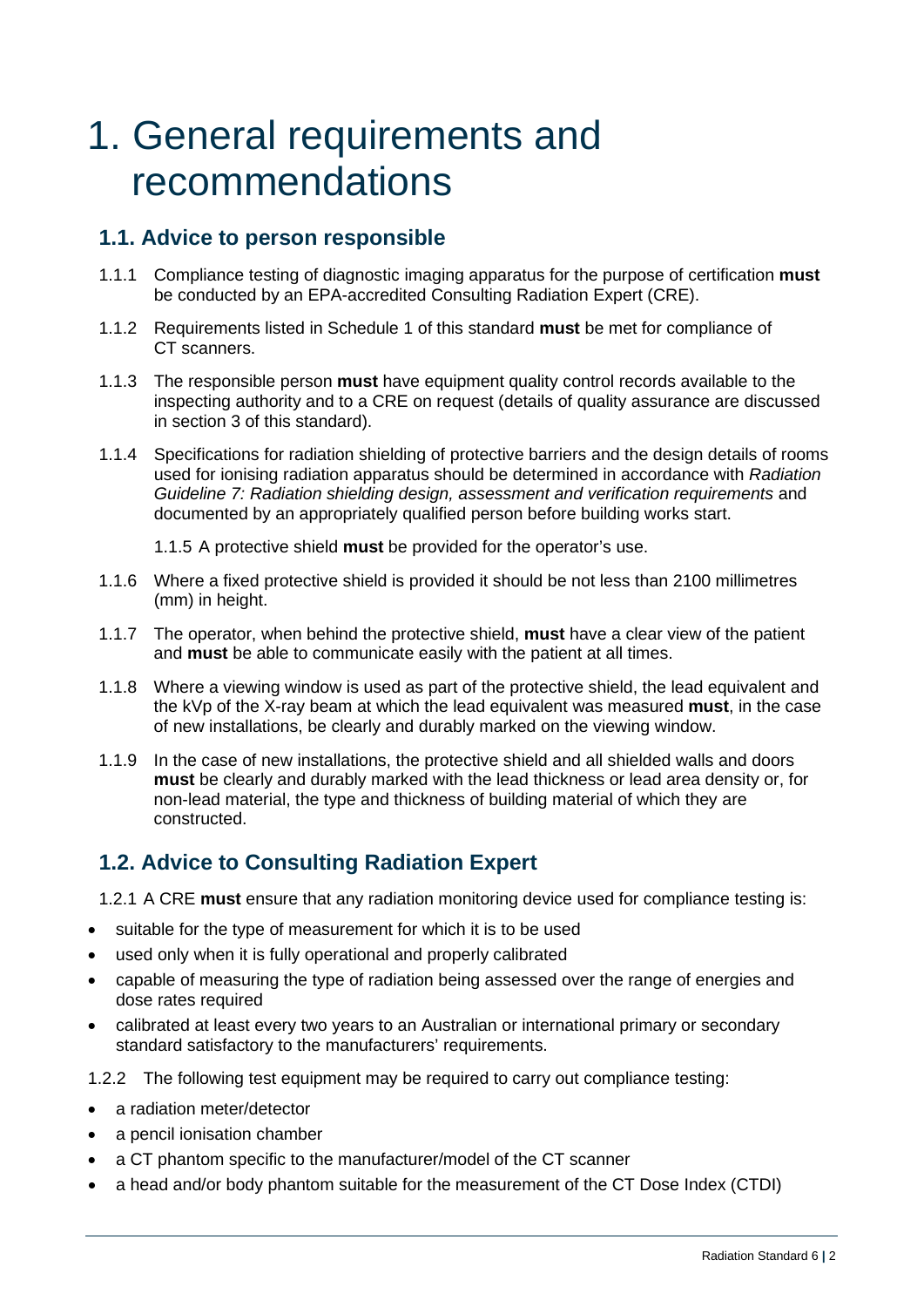- GAFchromic film or a suitable device for measuring irradiated beam width
- tape
- aluminium filters (Grade 1100 or equivalent) (if measuring HVL)
- lead markers/paper clips
- pen
- 1.2.3 Manufacturer-specific acquisition protocols will be required for the testing of CT image quality and for the measurement of CT dose index.
- 1.2.4 Prior to commencing testing the manufacturer's warm-up procedure should be followed.
- 1.2.5 All measurements **must** be in SI units (e.g. Gy for air kerma).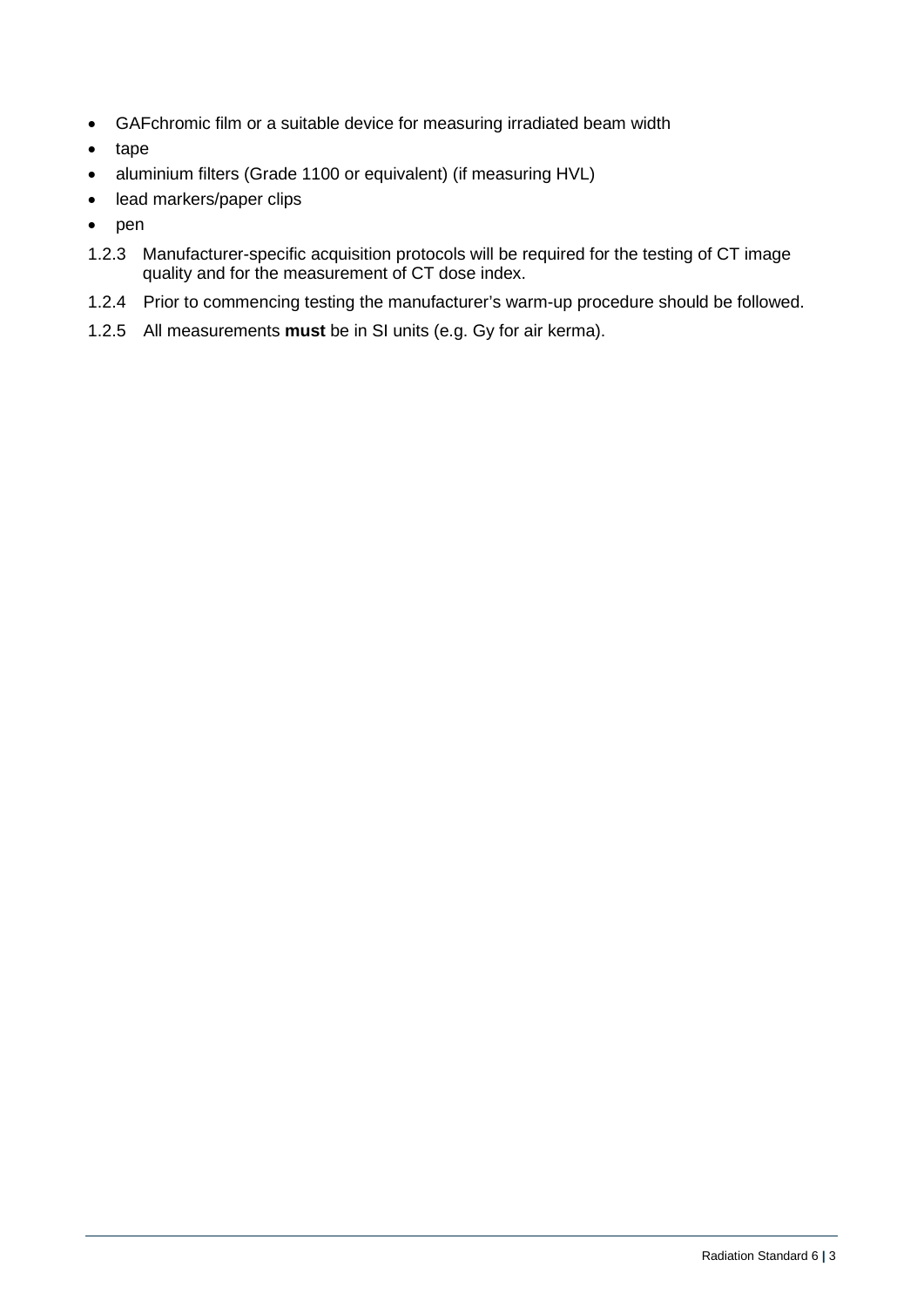## <span id="page-6-0"></span>2. Compliance requirements: Computed tomography

## <span id="page-6-1"></span>**2.1. System performance**

2.1.1 All tests listed in **Table 1** that include any clause listed in Schedule 1 **must** be carried out at the frequency specified and results **must** comply with the limits referenced in this standard.

| <b>Compliance</b><br><b>Requirement</b> | <b>Test</b>                                | Acceptance   | 2-Yearly                  | replacement<br>After tube | <b>After detector</b><br>replacement |
|-----------------------------------------|--------------------------------------------|--------------|---------------------------|---------------------------|--------------------------------------|
| 2.2                                     | Radiation warning sign                     |              | $\checkmark$              | $\pmb{\times}$            | $\pmb{\times}$                       |
| 2.3                                     | Markings on x-ray generators and CT gantry | $\checkmark$ | $\checkmark$              | $\checkmark$              | $\pmb{\times}$                       |
| 2.4                                     | Termination of exposure                    |              | $\checkmark$              | $\pmb{\times}$            | $\pmb{\times}$                       |
| 2.5                                     | Indicators of operation                    |              | $\checkmark$              | $\pmb{\times}$            | $\pmb{\times}$                       |
| 2.6                                     | Mechanical accuracy                        |              | $\boldsymbol{\mathsf{x}}$ | $\boldsymbol{\mathsf{x}}$ | $\pmb{\times}$                       |
| 2.7                                     | X-ray beam quality                         |              | $\checkmark$              | $\checkmark$              | $\boldsymbol{\mathsf{x}}$            |
| 2.8                                     | Image quality                              |              | $\checkmark$              | $\checkmark$              |                                      |
| 2.9                                     | Radiation dosimetry                        |              | $\checkmark$              | $\checkmark$              |                                      |

|  |  | Table 1: Tests required for computed tomography |
|--|--|-------------------------------------------------|
|  |  |                                                 |

## <span id="page-6-2"></span>**2.2. Radiation warning sign**

- 2.2.1 A radiation warning sign complying with Schedule 6 of the Regulation **must** be displayed on the outside of the entry doors to any room housing CT apparatus.
- 2.2.2 A radiation warning light **must** be positioned at the entry doors to all rooms housing CT apparatus, except where a CRE has determined that not to do so would not pose a risk to the safety of any person.
- 2.2.3 Where a radiation warning light is provided, it should illuminate whenever the X-ray tube is placed in the preparation mode before exposure or when the beam is being produced. The light **must** remain illuminated for the duration of the exposure and **must** bear the words **'X-RAYS—DO NOT ENTER'** or similar. Immediate illumination **must** be ensured.

## <span id="page-6-3"></span>**2.3. Markings on X-ray generators and CT gantry**

2.3.1 X-ray generator and gantry **must** be permanently marked in English and the markings must be clearly visible.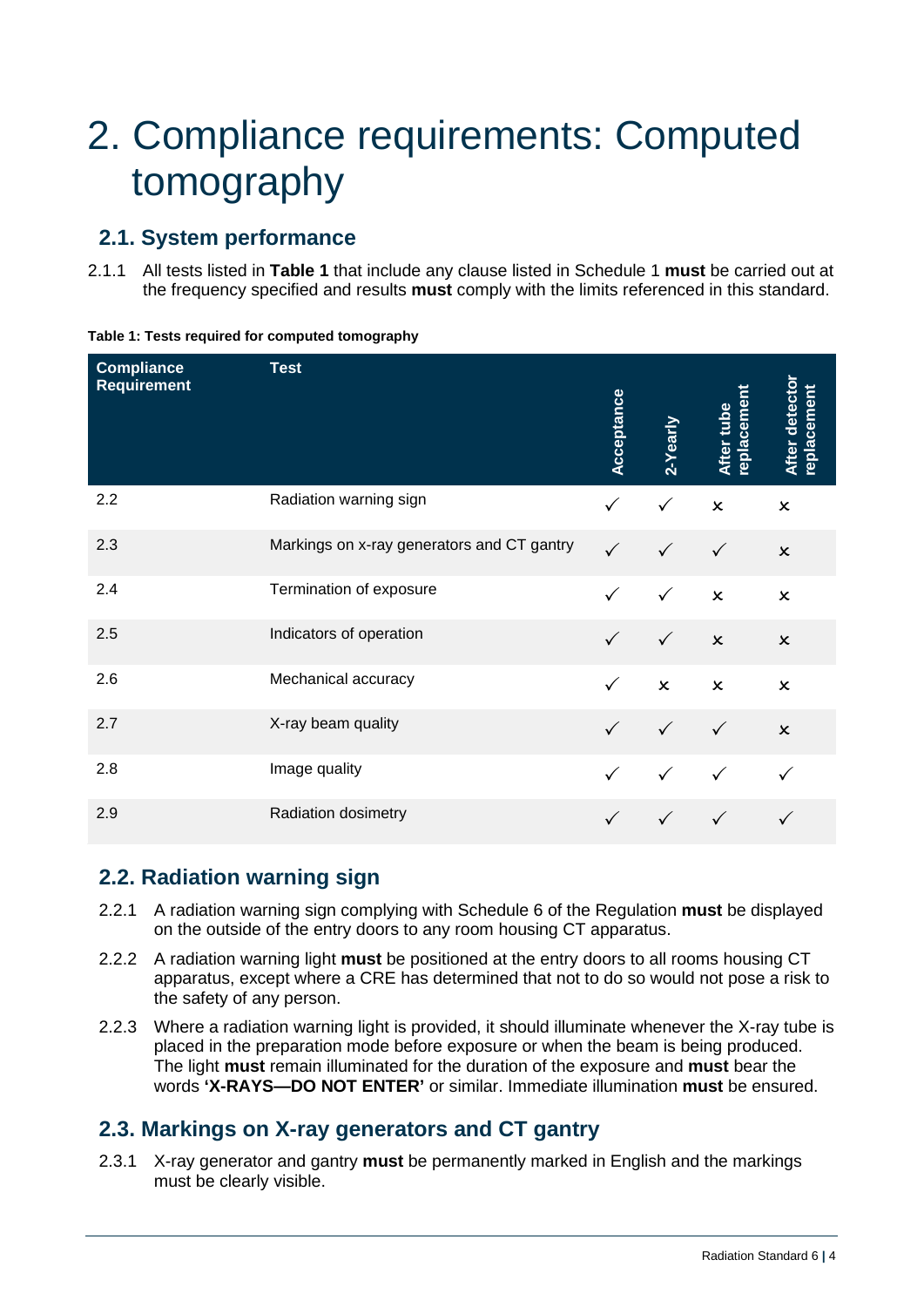- 2.3.2 X-ray generators **must** bear either:
	- a. the name or trademark of the manufacturer, and
	- b. the type or model number, and
	- c. the serial number, or
	- d. an EPA-generated number that links to (a), (b) and (c).
- 2.3.3 Gantry **must** bear either of the following markings in a visible position:
	- a. the name or trademark of the manufacturer of the X-ray tube housing and insert, and
	- b. the type or model number of the X-ray tube housing and insert, and
	- c. the serial number of the X-ray tube housing and insert, or
	- d. EPA-generated number (s) that links to (a), (b) and (c).

## <span id="page-7-0"></span>**2.4. Termination of exposure**

2.4.1 Means **must** be provided so that the operator can terminate the exposure at any time during a scan.

## <span id="page-7-1"></span>**2.5. Indicators of operation**

2.5.1 Beam on indicator.

A visible signal **must** be displayed at the control panel and on the gantry to indicate when the X-ray tube is energised.

2.5.2 Audible signal.

Provision should be made for an audible signal at the location from which the equipment is operated to indicate the duration or termination of the exposure.

## <span id="page-7-2"></span>**2.6. Mechanical accuracy**

2.6.1 Light localisation accuracy

The error of the scan localisation lights and the scan plane **must** not exceed ±2 mm.

2.6.2 Scout localisation accuracy.

The error in the correspondence of localisation image parameters with the actual slice position **must** not exceed ±2 mm with the gantry in the vertical position.

2.6.3 Coronal and sagittal plane lights.

The coronal and sagittal plane lights **must** intercept at the  $x = 0$ ,  $y = 0$  on the corresponding axial image. The error **must** not exceed ±2 mm.

2.6.4 Axial scan incrementation accuracy.

When the scanner is used in axial mode, the incrementation accuracy between successive axial slices **must** not exceed ±1 mm.

2.6.5 Couch positioning accuracy.

The couch positioning accuracy **must** not deviate by more than ±2 mm.

## <span id="page-7-3"></span>**2.7. X-ray beam quality**

2.7.1 The first half value layer in the X-ray beam incident to the patient **must** be verified by direct measurement or inspection of service documents and **must** be greater than or equal to: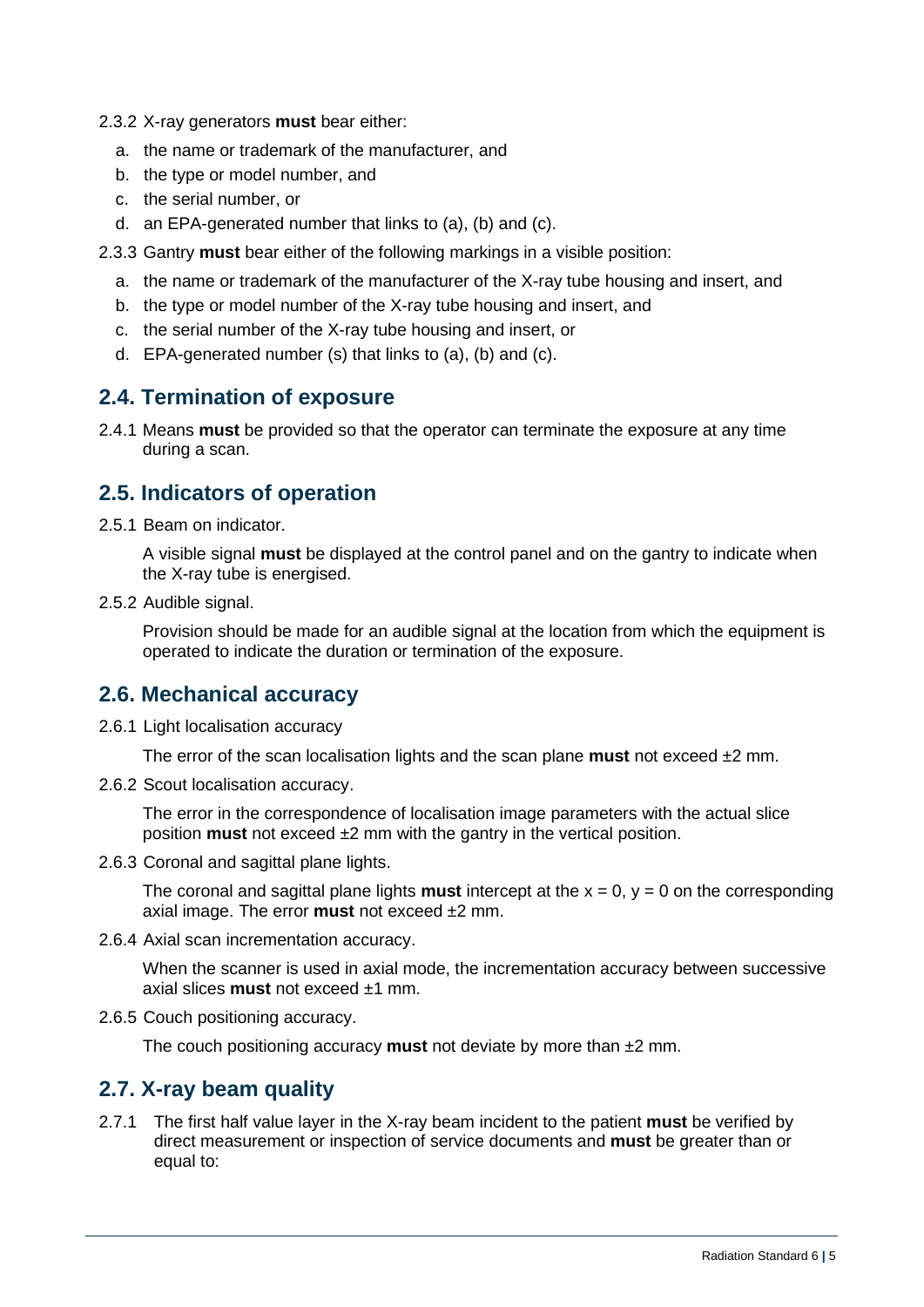- a. 3.2 mm of aluminium at 120 kVp; or
- b. 3.5 mm of aluminium at 130 kVp; or
- c. 3.8 mm of aluminium at 140 kVp.

## <span id="page-8-0"></span>**2.8. Image quality**

#### 2.8.1 Baseline values.

Baseline values for noise, mean CT number, uniformity and irradiated slice width **must** be established when the equipment is first brought into use or following any maintenance likely to affect these parameters (including tube change).

#### **Note:**

- 1. These figures can be provided by the supplier.
- 2. If these figures have not yet been determined, the tests **must** be carried out at the first compliance test and should be performed in accordance with the manufacturer-recommended protocols. As such, the requirements specified in section 2.8.3 do not apply for that initial test. This **must** be noted in the assessment report.
- 3. When establishing baseline values, all selectable values of scan parameters, the area of the test device to be imaged and the position of the test device during irradiation **must** be recorded in the assessment report, as the same test procedures, test conditions and test device **must** be used for future tests.
- 2.8.2 Values for parameters in clause 2.8.1 should comply with manufacturer's specifications.
- 2.8.3 Deviations from baseline values **must** not exceed those given in **Table 2**.
- 2.8.4 Values of reconstructed slice thickness should be within the following limits:  $\pm$  1.0 mm for thicknesses > 2.0 mm or  $\pm$  50% for thicknesses  $\leq$  2.0 mm.
- 2.8.5 High contrast resolution should comply with manufacturer's specifications.

#### **Table 2: Acceptable Deviations from CT Baseline Levels**

| <b>Parameter</b>       | <b>Deviation</b>                                        |
|------------------------|---------------------------------------------------------|
| <b>Noise</b>           | $\pm$ 10% or 0.2 HU <sup>*</sup> (whichever is greater) |
| Mean CT number         | $±$ 4 HU                                                |
| Uniformity             | $± 2$ HU                                                |
| Irradiated slice width | $\pm$ 20% or 1 mm (whichever is greater)                |

<span id="page-8-1"></span>\* HU = Hounsfield unit

## **2.9. Radiation dosimetry**

2.9.1 Baseline values.

Baseline values of CT dose index in air for all clinical kV settings and typical slice thicknesses **must** be established when the equipment is first brought into use or following any maintenance likely to affect these parameters (including tube change).

- 2.9.2 Subsequent CT dose index in air **must** be measured using the same parameters and **must** be within ±10% of the baseline values.
- 2.9.3 The weighted CT dose index (CTDIw) should be measured using Perspex phantoms.
- 2.9.4 Measured values of CTDIw should be within 20% of the manufacturer's specifications.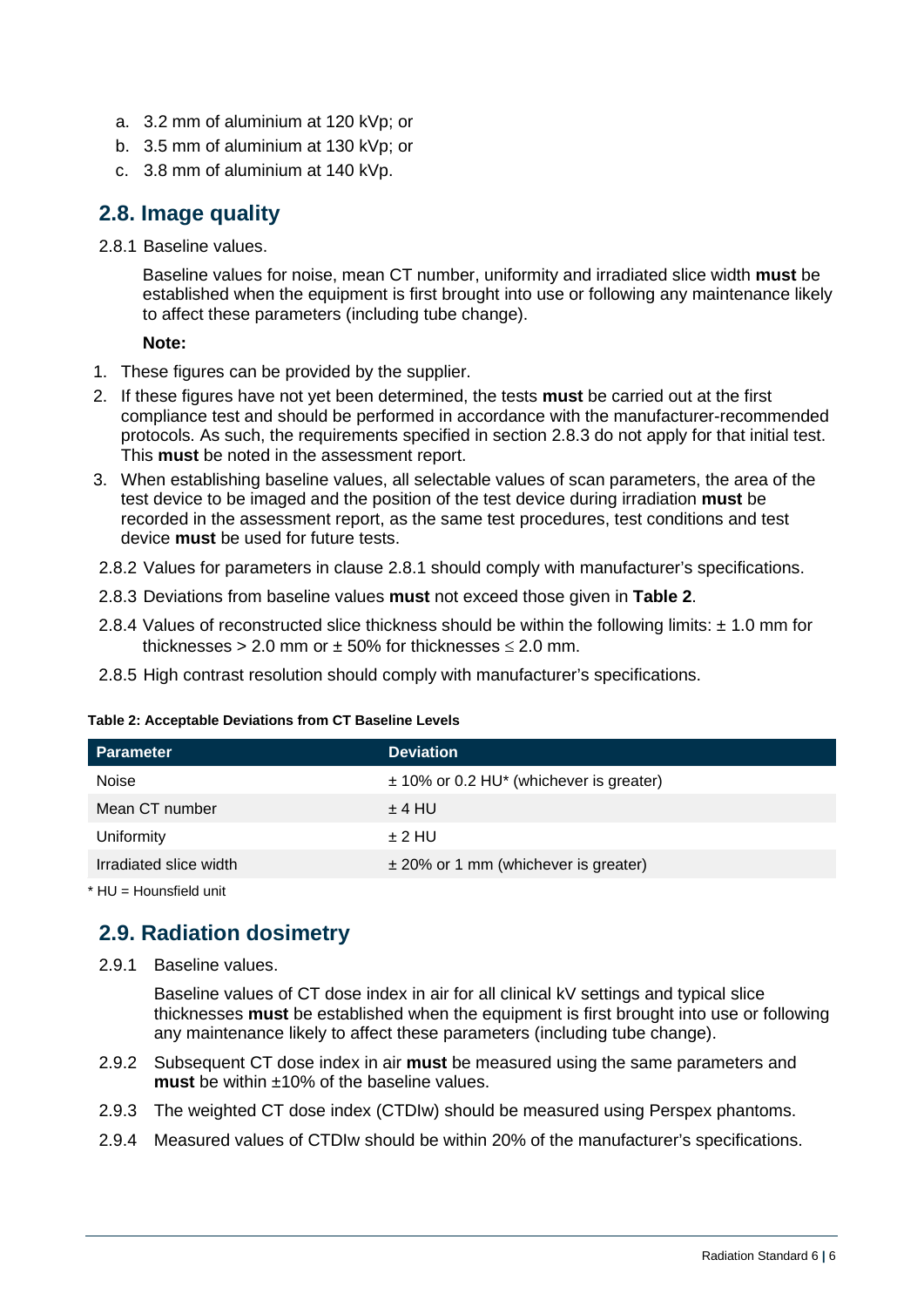2.9.5 The volume CTDI (CTDIvol) and the Dose Length Product (DLP) **must** be available to the operator and recorded with the CT images.

## <span id="page-9-0"></span>3. Quality assurance requirements: CT

## <span id="page-9-1"></span>**3.1. Quality assurance program**

- 3.1.1 A quality assurance (QA) program approved by a CRE **must** be instituted and maintained. Where no QA program is in place, a CRE should make appropriate recommendations.
- 3.1.2 The QA program should ensure that consistent, optimum-quality images are produced so that the exposure of patients, staff and the public to radiation satisfies the 'as low as reasonably achievable' principle.
- 3.1.3 The QA program should include checks and test measurements on all parts of the imaging system, as indicated in this standard, at appropriate time intervals. At a minimum this should include a weekly measurement of the CT number in water and the image noise in a water phantom. The CT number of water should be  $0.0 \pm 4$  HU.

3.1.4 QA procedures **must** be standardised and documented in a QA manual.

3.1.5 Equipment **must** be maintained and serviced according to manufacturer's recommendations. The service frequency should be at least annually.

## <span id="page-9-2"></span>**3.2. Diagnostic reference levels**

- 3.2.1 The QA program **must** include a dosimetric evaluation of routine CT procedures at least every two years. This should include both paediatric and adult procedures.
- 3.2.2 Average patient values for CTDIvol in mGy and DLP in mGy.cm should be assessed against the current Australian National Diagnostic Reference Levels for MDCT as published by the Australian Radiation Protection and Nuclear Safety Agency (ARPANSA) on their website.
- 3.2.3 Dose levels that consistently exceed the national DRLs should be investigated and, appropriate action taken.
- 3.2.4 The results of the dosimetric comparison and any subsequent actions taken **must** be recorded and be available to the Authority and to a CRE on request.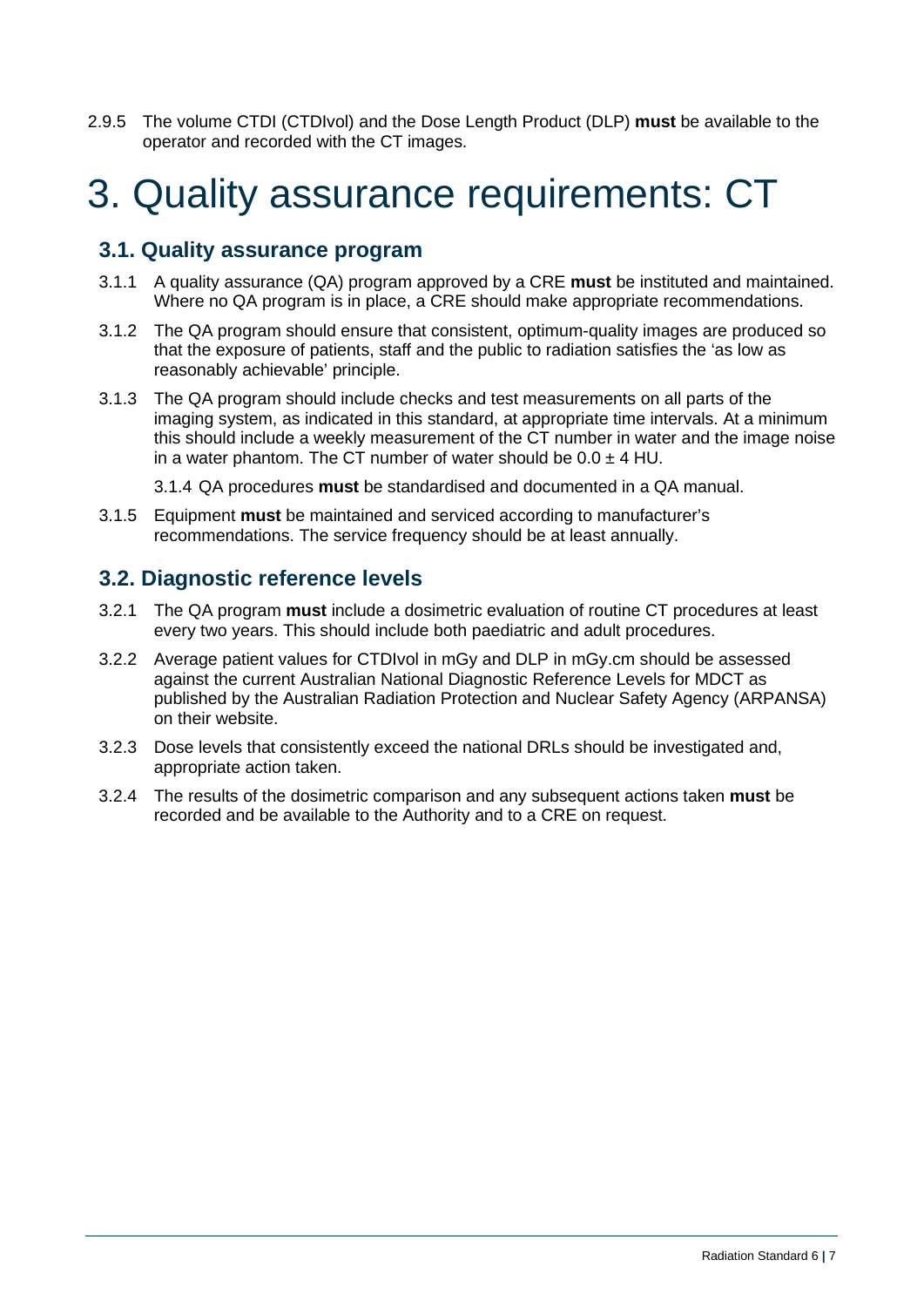## <span id="page-10-0"></span>4.Test protocols

These test protocols provide a guide and should not be taken as the only method of testing. Some of the protocols may not be suitable for a particular vendor and/or model of computed tomography apparatus. Vendor's test protocols should be used as guidance where necessary.

## **4.1 Radiation shielding**

See *Radiation Guideline 7: Radiation shielding design assessment and verification requirements*.

## **Compliance requirement**

See section 2.1.

## <span id="page-10-1"></span>**4.2 Light localisation accuracy**

#### **Aim**

To determine the coincidence between the internal and external localisation lasers and the physical scan plane.

## **Exposure factors**

- Sufficient kV, mA and rotation time to produce film blackening (e.g. 120 kV, 100 mAs).
- A single axial rotation with the minimum available collimated beam width.

## **Method**

- Position a strip of GaF film aligned with the coronal  $(y = 0)$  and sagittal  $(x = 0)$  lasers.
- Mark a line on the film aligned with the external z-axis laser.
- Move the couch automatically to the scan plane and mark the position of the internal z-axis laser.
- Perform a single axial scan with low technique factors.
- Measure the difference between the internal and external lasers and the centre of the scan plane as indicated by the centre of the blackened line on the film.

## **Compliance requirement**

The difference between the internal laser, external laser and scan plane must not exceed 2 mm.

#### **Notes**

- Avoid placing the film on an object that will create significant scatter, as this may affect the film blackening.
- This test set-up can also be used for 2.6.4/4.5 axial scan incrementation accuracy and 2.8.1/4.9 irradiated slice width.
- Alternative methods are acceptable if they can determine the same result.

## <span id="page-10-2"></span>**4.3 Scout localisation accuracy**

## **Aim**

To determine the coincidence of the localisation image and the physical scan plane.

## **Exposure factors**

• Sufficiently low technique factors to produce an image of the test object.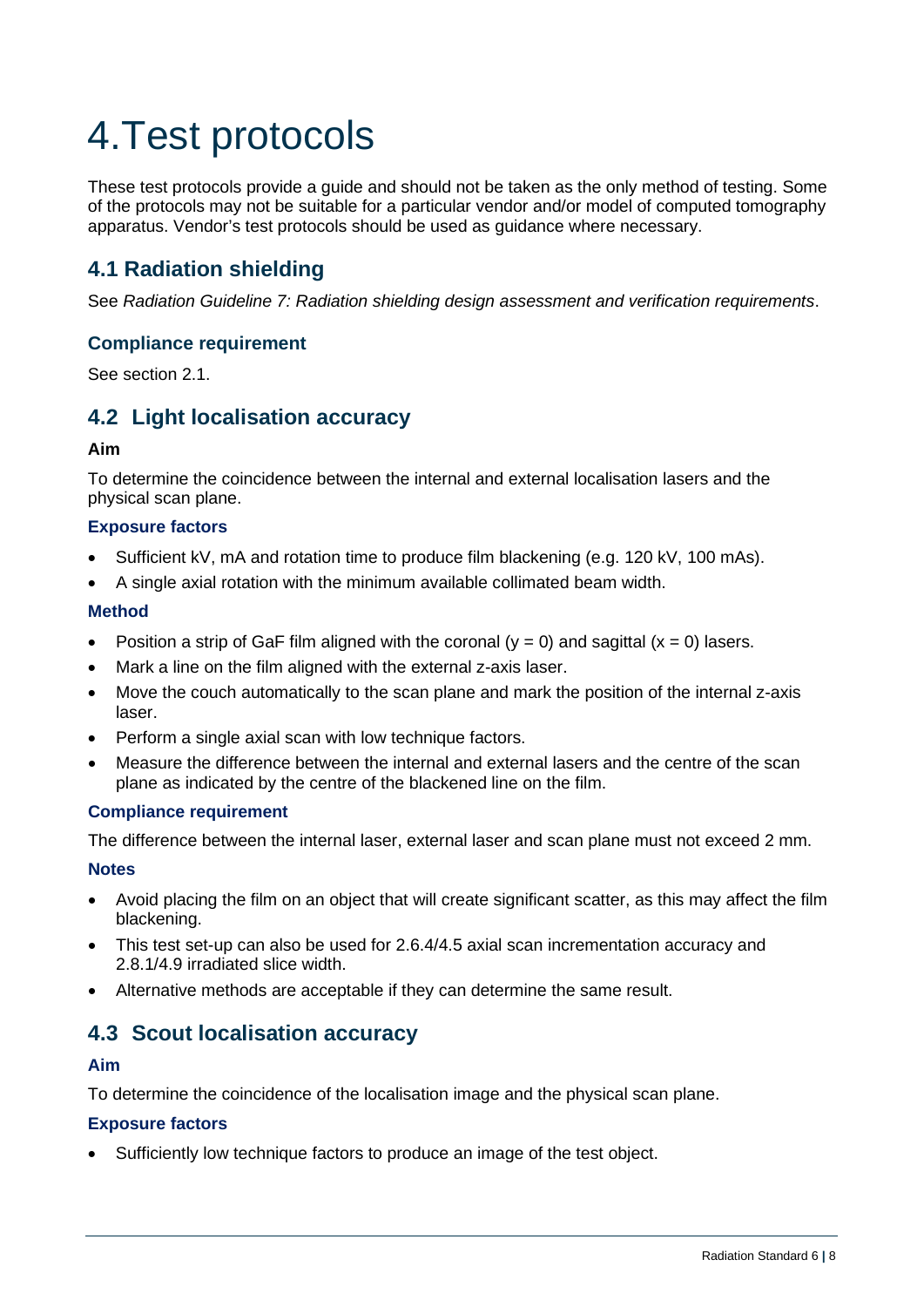• A single axial rotation with a total acquired collimated beam width of at least 5 mm, reconstructed using the thinnest slices available (e.g. 0.5 mm).

## **Method**

- Position a thin dense object (e.g. a straight paperclip) aligned with the coronal ( $v = 0$ ) and sagittal  $(x = 0)$  lasers, with the long axis placed perpendicular to the z-axis. The z-axis position should allow for the object to be scanned with a scout localiser.
- Perform an AP scout localiser, ensuring the object is scanned.
- Perform a single axial scan with low technique factors and the thinnest reconstructed slice thicknesses available, centred on the dense object as shown in the scout localiser.
- Scroll through the reconstructed slices and find the slice with the object in view.
- Count the number of slices between the central reconstructed slice and the slice with the object in view (e.g. if there are 32 reconstructed slices, the central slice is 16/17. If the object appears most in focus in slice 17/18, then the difference is 1 slice).
- Multiply this number of slices by the reconstructed slice width to determine the difference in mm e.g. 1 slice  $x$  0.5 mm slice thickness = 0.5 mm difference.

#### **Compliance requirement**

The difference between the central slice and object position must not exceed 2 mm.

## **Notes**

- This test relies on the reconstructed slice width being accurate (see 2.8.4). This accuracy may be verified with a suitable phantom e.g. CatPhan.
- Alternative methods are acceptable if they can determine the same result.

## <span id="page-11-0"></span>**4.4 Coronal and sagittal plane lights**

## **Aim**

To determine the coincidence of the coronal and sagittal lasers and the physical scan plane.

## **Exposure factors**

- Sufficiently low technique factors to produce an image of the test object.
- A single axial rotation with a collimated beam width sufficient to cover the test object.

## **Method**

- Position a thin dense object (e.g. a straight paperclip) aligned with the coronal ( $y = 0$ ) and sagittal  $(x = 0)$  lasers, with the long axis placed parallel to the z-axis. The z-axis isocentre should be in the centre of the test object long axis.
- Perform a single axial scan with low technique factors.
- Measure the distance between the object (bright dot in the centre of the field of view) and the centre of the image using the system calipers. For systems that do not indicate the centre of the image (e.g. with a crosshair), the distance from the object to the four edges of the image can be used as an alternative (e.g. if the distance from the object to the left edge is 121 mm, and the distance from the object to the right edge is 119 mm, then the difference between the object and the centre of the image is given by  $(121-119)/2 = 1$  mm.

## **Compliance requirement**

The difference between the object and the centre of the image must not exceed 2 mm in the x and y directions.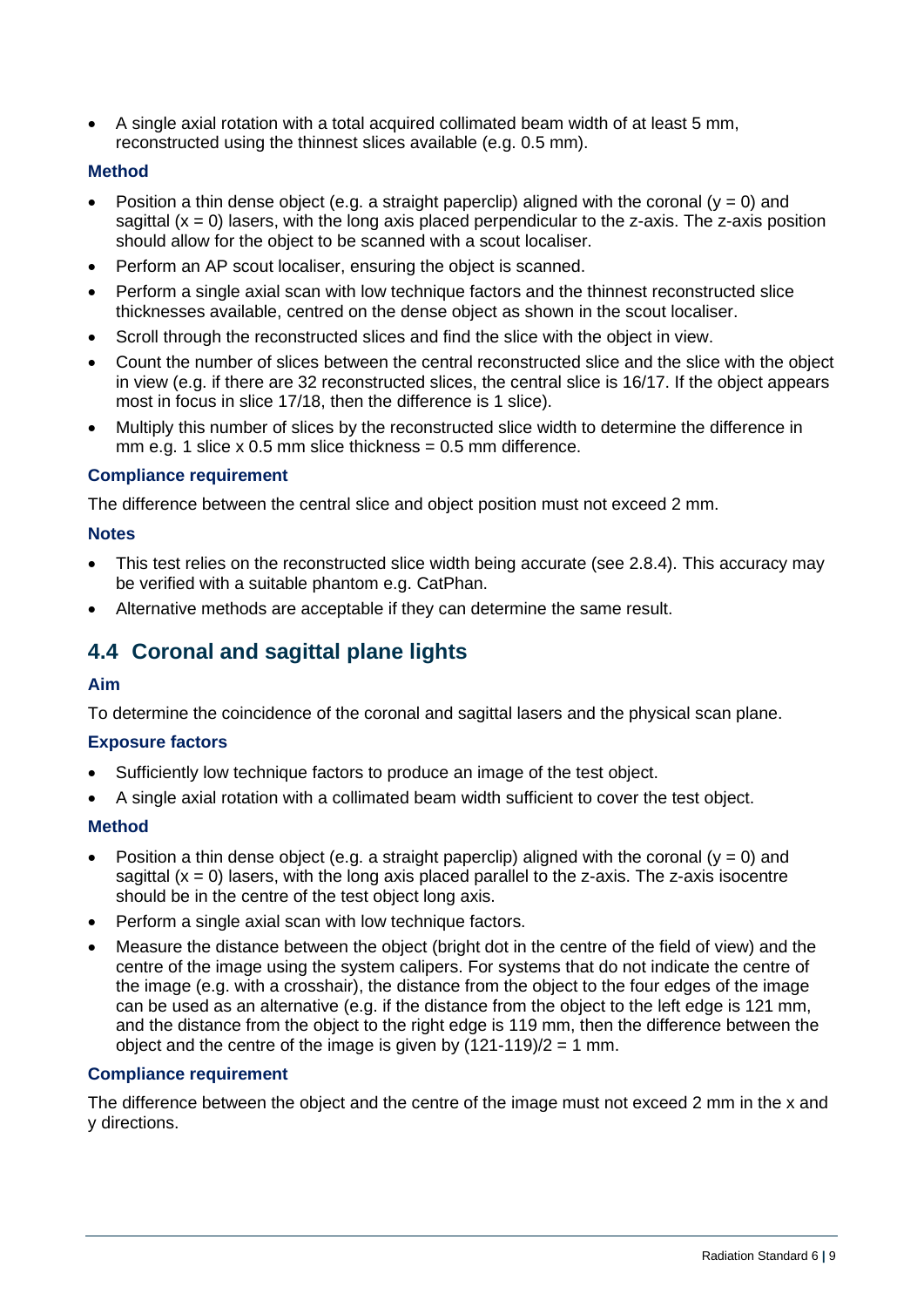## **Notes**

- This test relies on the system calipers being accurate. This accuracy may be verified with a suitable phantom e.g. CatPhan.
- Care must be taken to position the test object and calipers accurately.
- Alternative methods are acceptable if they can determine the same result.

## <span id="page-12-0"></span>**4.5 Axial scan incrementation accuracy**

## **Aim**

To determine the accuracy of sequential scan positions.

## **Exposure factors**

- Sufficient kV, mA and rotation time to produce film blackening (e.g. 120 kV, 100 mAs).
- Multiple single axial rotations with the clinically used range of collimated beam widths/detector configurations (this will simultaneously assess 2.8.1 Irradiated slice width). Consult the manufacturer specifications or baseline testing report for detector configurations to use.

#### **Method**

- Use the same test set-up as for 2.6.1/4.2 light localisation accuracy i.e. GaF film aligned with the coronal  $(y = 0)$ , sagittal  $(x = 0)$  and axial  $(z - axis)$  lasers.
- Record the original couch position.
- Move the couch a sufficient distance to ensure the irradiated beam widths do not overlap. This will require knowledge of the irradiated beam width, as this will be wider than the nominal beam width indicated by the scanner e.g. if the first axial scan was obtained using 32 x 0.6 mm (irradiated beam width = 27 mm), and the second scan will be obtained using 96 x 0.6 mm (irradiated beam width 64 mm), then the couch movement will need to be at least  $0.5 \times 27 + 0.5$ x 64 = 45.5 mm (an additional 10 mm buffer is recommended). Consult the manufacturer specifications or baseline testing report for irradiated beam widths.
- Record the new couch position and calculate the distance moved.
- Perform another single axial scan with low factors and a different collimated beam width/detector configuration (this is used in test 2.8.1/4.9 irradiated slice width).
- Repeat for a number of clinically used collimated beam widths/detector configurations and movement positions (ensuring the irradiated beams do not overlap on the film).
- Measure the distances between the centres of the blackened strips on the GaF film and compare with the distances indicated by the couch positions.

## **Compliance requirement**

The difference between the indicated couch distances and the measured GaF distances must not exceed 1 mm.

## **Notes**

Alternative methods are acceptable if they can determine the same result.

## <span id="page-12-1"></span>**4.6 Couch positioning accuracy**

## **Aim**

To determine the accuracy of patient couch positioning.

## **Method**

• Place a 'patient' load on the couch e.g. a colleague or large heavy phantoms.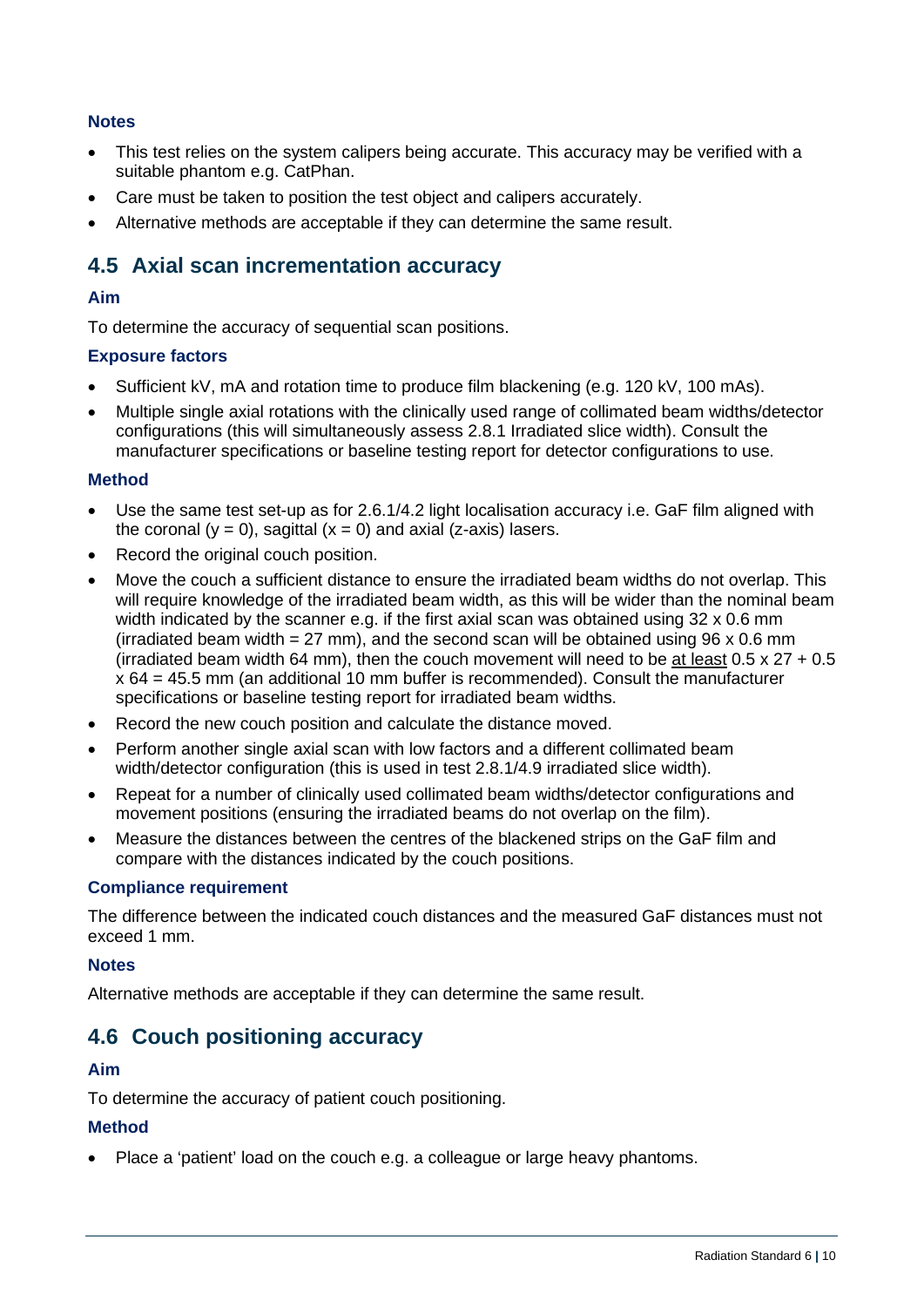- Place a marker on the moving part of the couch and align it with a corresponding marker on the stationary part of the couch.
- Note the couch start position.
- Move the couch a fixed distance and note the new couch position.
- Measure the physical distance moved between the two markers on the moving and stationary parts of the couch (e.g. with a tape measure).
- Compare the indicated couch position distance with the measured physical distance.
- Repeat for a number of distances both in and out of the gantry.

## **Compliance requirement**

The difference between the indicated distance and the measured distance must not exceed 2 mm.

## <span id="page-13-0"></span>**4.7 X-ray beam quality**

#### **Aim**

To ensure that the beam quality meets minimum specifications.

## **Exposure factors**

120, 130 or 140 kV, sufficient mAs to produce an appropriate measurement (e.g. 100 mA).

#### **Method**

Inspect the service documents to verify the minimum beam quality.

OR

- Use an appropriately calibrated dosimeter with direct HVL measurement capability.
- Align the dosimeter with the appropriate orientation to the anode-cathode axis at isocentre.
- Perform a scout localiser that covers the length of the detector, with the desired kV and sufficient mA to produce an appropriate measurement.
- Record the indicated HVL.

## OR

- Use high purity Aluminium filters.
- Place a dosimeter at isocentre, ensuring there are no attenuating materials (e.g. the patient couch) between the X-ray tube and the dosimeter.
- Perform exposures (e.g. AP scout) with the desired kV and sufficient mA to produce an appropriate measurement.
- Make three exposures with no filters added (free in air), then take the average.
- Place 3 mm of the aluminium filters on the face of the X-ray tube, ensuring sufficient distance between the dosimeter and the filters to reduce scatter, and make another exposure.
- Repeat exposures with additional aluminium filters until the measured dose falls to less than 50% of the unfiltered dose.
- Plot the measured dose against filter thickness using a semi-log scale.
- Halve the average free in air exposure and determine corresponding thickness of aluminium from the graph.

#### **Compliance requirement**

See Section 2.7.1.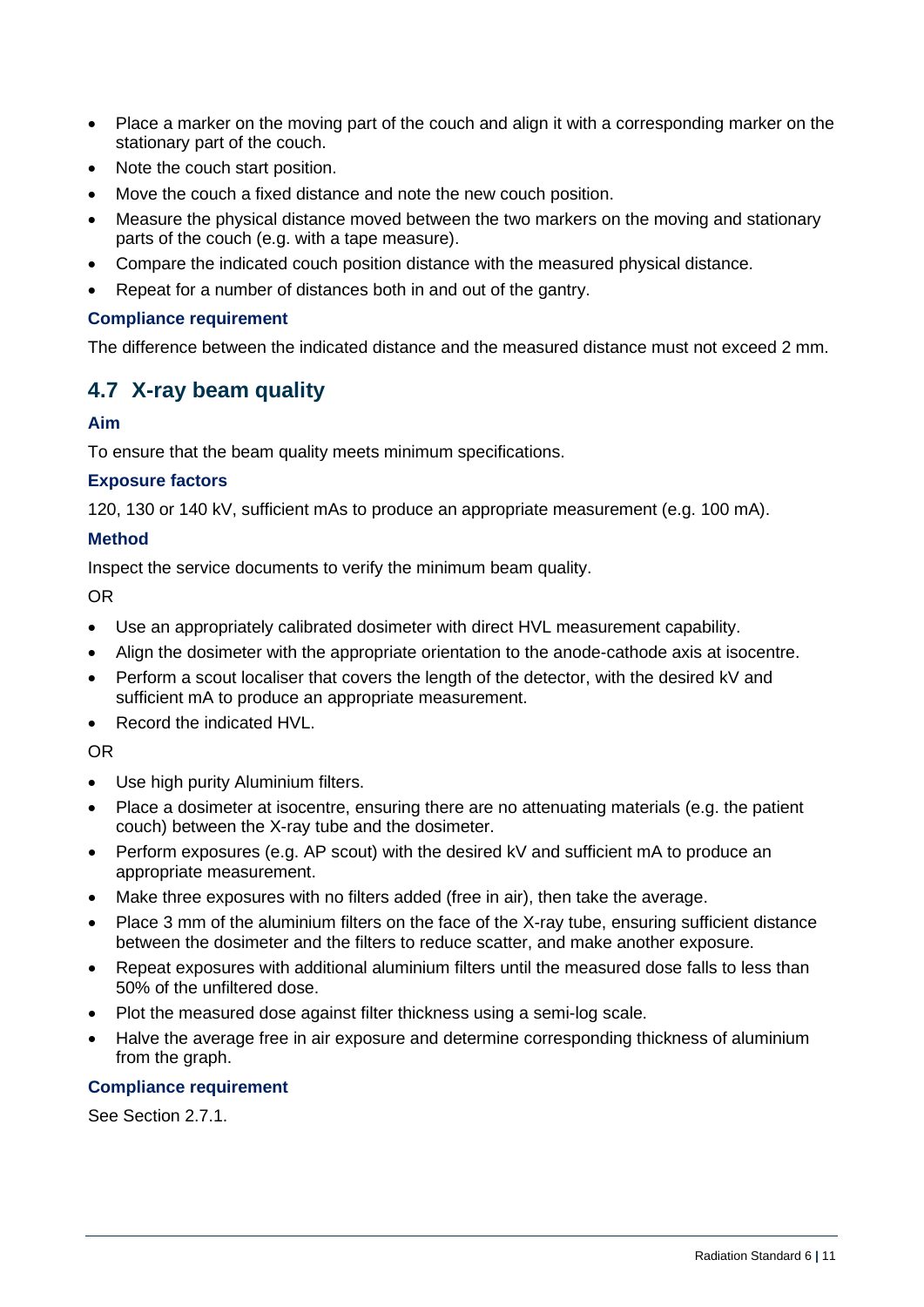## <span id="page-14-0"></span>**4.8 Noise, mean CT number and uniformity**

## **Aim**

To ensure that the system meets manufacturer specifications and does not deviate significantly from baseline.

## **Exposure factors**

As indicated by manufacturer specifications or those used at baseline.

#### **Method**

- Set up an appropriate water phantom at isocentre (consult the manufacturer specifications or baseline testing report).
- Perform scans using technique factors as indicated by manufacturer specifications, or that used at baseline (do at least the typical head and body protocols).
- For each scan:
	- o Place a large (consult manufacturer specifications or previous test for ROI size) region of interest (ROI) in the centre of the central slice and note the HU (CT number) and standard deviation in HU (noise).
	- $\circ$  Compare the CT number and noise values with manufacturer specifications or baseline.
	- o Measure the mean HU in 5 ROIs: the centre and 4 edges (north, east, south and west).
	- o Calculate the deviation in HU between each edge and the centre, and determine the maximum deviation.
	- $\circ$  Compare the maximum deviation with manufacturer specifications or baseline.
	- o Review the image for any significant non-uniformity or artefacts.

#### **Compliance requirement**

See Section 2.8.

#### **Notes**

If there is significant non-uniformity, this may affect the CT number and noise measurements. In this case, the ROI size should be adjusted to exclude significant non-uniformities.

## <span id="page-14-1"></span>**4.9 Irradiated slice width**

## **Aim**

To ensure that the irradiated beam width meets manufacturer specifications and does not deviate significantly from baseline.

## **Exposure factors**

- Sufficient kV, mA and rotation time to produce film blackening (e.g. 120 kV, 100 mAs).
- Multiple single axial rotations with the clinically used range of collimated beam widths. Consult the manufacturer specifications or baseline testing report for detector configurations to use.

## **Method**

• Use the same test set-up as for 2.6.1/4.2 light localisation accuracy and 2.6.4/4.5 axial scan incrementation accuracy i.e. GaF film aligned with the coronal ( $y = 0$ ), sagittal ( $x = 0$ ) and axial (z-axis) lasers.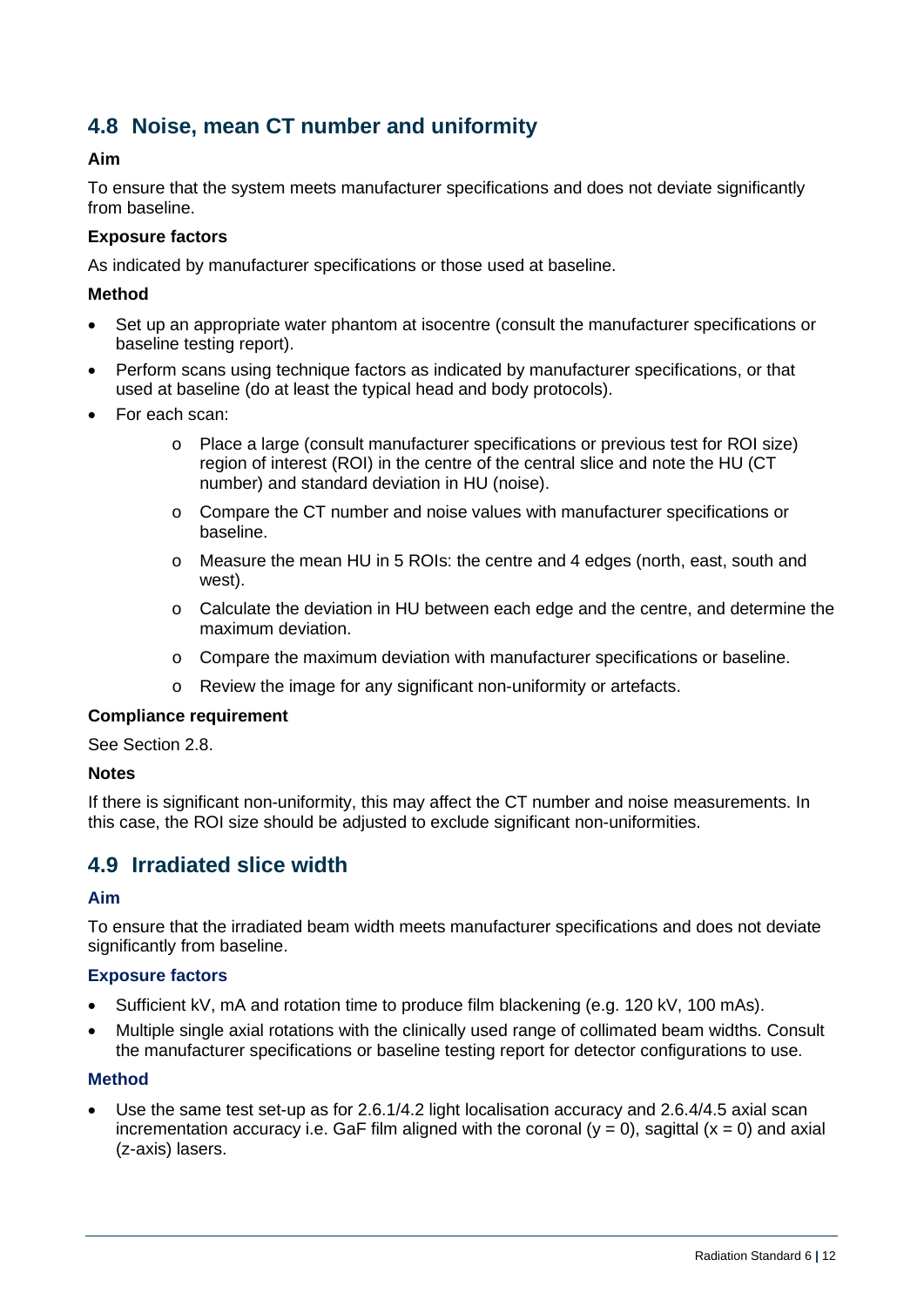- Follow the test protocol for axial scan incrementation accuracy using a range of clinically used detector configurations/collimated beam widths.
- Measure the full width half maximum of the resulting radiation profiles.
- Compare with manufacturer specifications or baseline.

## **Compliance requirement**

See Section 2.8.

#### **Notes**

Alternative methods are acceptable if they can determine the same result e.g. using a point dosimeter profiler.

## <span id="page-15-0"></span>**4.10 Radiation dosimetry**

## **Aim**

To ensure that the system output meets manufacturer specifications and does not deviate significantly from baseline.

## **Exposure factors**

Clinically used range of kV and collimated beam widths/detector configurations with sufficient mA and rotation time to produce an appropriate measurement (e.g. 100 mA, 1 s). Consult the manufacturer specifications or baseline testing report for technique factors to use.

#### **Method**

- Set up a 100 mm CTDI chamber free in air (overhanging the patient couch to avoid couch attenuation) with the centre of the detector length at isocentre.
- Perform a number of axial scans using the technique factors indicated in the manufacturer specifications or those used at baseline. (E.g. Three repeated scans at the most clinically used kV and collimated beam width/detector configuration to confirm repeatability, variation of the kV keeping all other factors constant, variation of the collimation keeping all other factors constant.)
- Convert the raw CTDI readings to CTDI<sub>air,100</sub> values where necessary (dosimeters typically quote mGy). If the dosimeter quotes mGy, multiply the raw mGy reading by 100 mm (the chamber length) and divide by the nominal collimated beam width (e.g.  $32 \times 0.6 = 19.2$  mm). Ensure the all units are consistent.
- Compare to manufacturer specifications or baseline.

## **Compliance requirements**

See Section 2.9.

## **Notes**

- Ensure there is no movement between each successive scan, as the dosimeter must measure the entire beam profile.
- At acceptance, a number of the manufacturer CTDI<sub>air</sub> specifications should be verified.
- Manufacturer specifications are often normalised per 100 mAs, therefore your measurements should also be normalised per 100 mAs for direct comparison.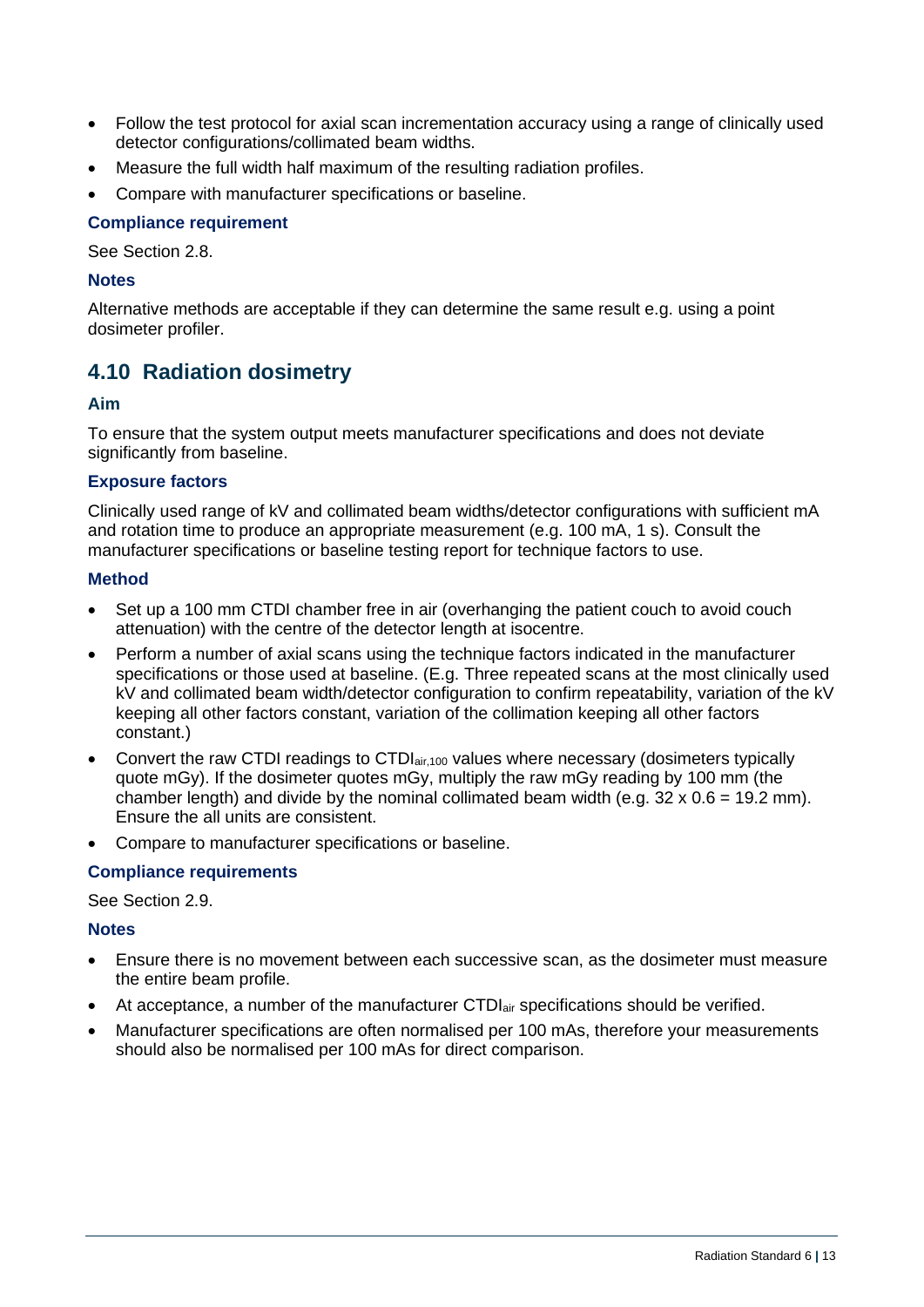## <span id="page-16-0"></span>Schedule 1: Compliance requirements

The clauses contained in this Schedule are the requirements referred to in condition 4.1 of radiation management licence which the apparatus must meet for compliance.

| <b>Requirement</b>                               | <b>Clause(s)</b>                                |
|--------------------------------------------------|-------------------------------------------------|
| Advice to person responsible                     | 1.1.1, 1.1.2, 1.1.3, 1.1.5, 1.1.7, 1.1.8, 1.1.9 |
| Advice to CRE                                    | 1.2.1, 1.2.5                                    |
| System performance                               | 2.1.1                                           |
| Radiation warning sign                           | 2.2.1, 2.2.2, 2.2.3                             |
| Markings of X-ray generators and tube assemblies | 2.3.1, 2.3.2, 2.3.3                             |
| Termination of exposure                          | 2.4.1                                           |
| Indicators                                       | 2.5.1                                           |
| Mechanical accuracy                              | 2.6.1, 2.6.2, 2.6.3, 2.6.4, 2.6.5               |
| X-ray beam quality                               | 2.7.1                                           |
| Image quality                                    | 2.8.1, 2.8.3                                    |
| Radiation dosimetry                              | 2.9.1, 2.9.2, 2.9.5                             |
| Quality assurance program                        | 3.1.1, 3.1.4, 3.1.5                             |
| Diagnostic reference levels                      | 3.2.1, 3.2.4                                    |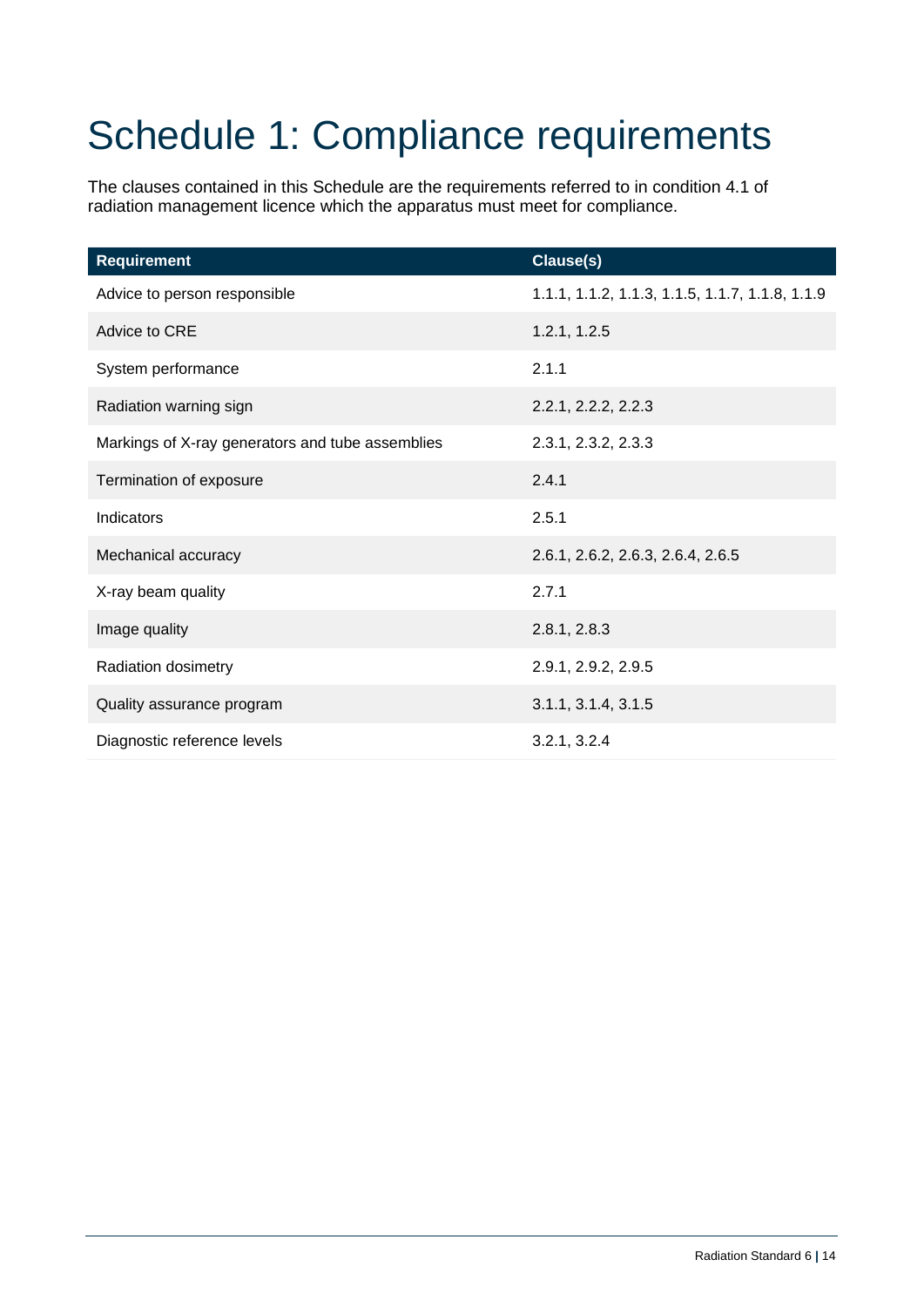## <span id="page-17-0"></span>References and further reading

Australian Radiation Protection and Nuclear Safety Agency *Code of Practice for Radiation Protection in the Medical Applications of Ionizing Radiation (2008)*, Radiation Protection Series Publication No. 14.

Australian Radiation Protection and Nuclear Safety Agency *Safety Guide for Radiation Protection in Diagnostic and Interventional Radiology (2008)*, Radiation Protection Series Publication No. 14.1.

Standards Australia/Standards New Zealand, 1996, *Australian/New Zealand Standard: Evaluation and Routine Testing in Medical Imaging Departments, Part 2.6: Constancy tests–X-ray Equipment for Computed Tomography*, AS/NZS 4184.2.6:1995/Amdt 1:1996.

Australian National Adult Diagnostic Reference Levels for MDCT [www.arpansa.gov.au/services/NDRL/adult.cfm,](http://www.arpansa.gov.au/services/NDRL/adult.cfm) accessed 25 November 2015.

Institute of Physics and Engineering in Medicine, *Measurement of the Performance Characteristics of Diagnostic X-ray Systems used in Medicine. Report No. 32, second edition, Part III: Computed Tomography X-ray Scanners (2003)*, IPEM York.

American Association of Physicists in Medicine, *Specification and Acceptance Testing of Computed Tomography Scanners, Rep. 39*, AAPM, New York (1993).

American Association of Physicists in Medicine, *The Measurement, Reporting and Management of Radiation Dose in CT, Rep. 96*, AAPM, New York (2008).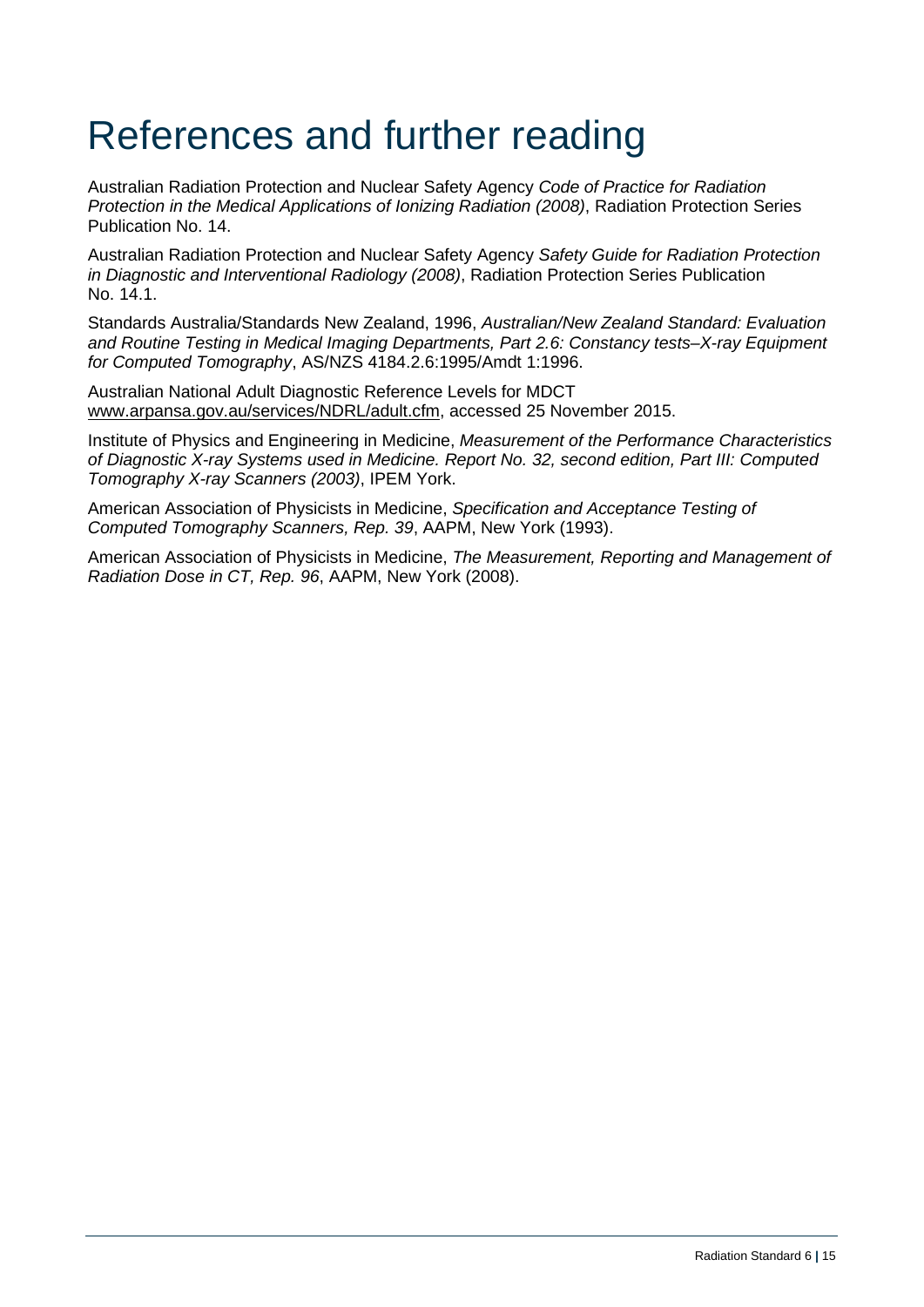## <span id="page-18-0"></span>**Definitions**

In this standard:

**Absorbed dose** means energy delivered from radiation per unit mass of absorbing material, measured in Gray (Gy) or mGy. One Gray equals one joule per kilogram.

**Act** means the *Radiation Control Act 1990*.

**Air kerma** means *kerma* measured in a mass of air.

**Apparatus** means computed tomography scanner.

**Authority** means the NSW Environment Protection Authority.

**Barrier** means any wall, door, protective shield etc. between the CT scanner and an adjacent area.

**CRE** means Consulting Radiation Expert.

**CT** means computed tomography.

**CT dose index** means the integral of the dose profile along a line perpendicular to the tomographic plane. It should be measured using a 10 centimetre (cm) chamber and expressed as CTD $_{100}$  which means that the limits of integration are from -5 cm to +5 cm. The measured air kerma should be multiplied by the length of the chamber (*100 mm*) and divided by the product of the nominal slice thickness and the number of tomograms (*n.T*) produced in a single scan.

**CTDIw, weighted CTDI** means the value obtained by summing one-third of the CTDI at the centre of a standard head or body phantom and two-thirds of the CTDI at the periphery of the phantom, expressed in mGy.

**CTDIvol** means the CTDIw divided by the scan pitch and represents the average absorbed dose in the scan volume, expressed in mGy.

**CT number** means the number used to represent the mean X-ray attenuation associated with each elemental area of the CT image. It is normally expressed in Hounsfield units.

**DLP, Dose Length Product** means the product of the CTDI<sub>vol</sub> and the scan length, expressed in mGy.cm.

**Dose profile** means a representation of the dose as a function of the position along a line perpendicular to the tomographic plane.

**EPA** means the Environment Protection Authority.

**High contrast resolution** means the ability to resolve different objects in the displayed image, when the difference in attenuation between the objects and the background is large compared to noise. Also known as spatial resolution.

**Kerma (K)** means kinetic energy released in a material by ionising radiation and is determined as the quotient of  $dE_{tr}$  by dm, where  $dE_{tr}$  is the sum of the initial kinetic energies of all the charged ionising particles liberated by uncharged ionising particles in a material of mass dm  $(K = dE<sub>tr</sub>/dm)$ . The unit of kerma is the Gray (Gy), or joule per kilogram.

**KAP** means air kerma-area product i.e. air kerma multiplied by radiation area. The KAP value may be displayed on the operator's console, or on a separate kerma-area product meter. The units of KAP are typically Gy.cm<sup>2</sup>, or similar e.g. mGy.cm<sup>2</sup>, cGy.cm<sup>2</sup>,  $\mu$ Gy.m<sup>2</sup>. It is important to make a note of the unit when conducting a patient meter.

**Kerma rate** means kerma per unit time and is determined as the quotient of dK by dt, where dK is the increment of kerma in the time interval dt. Variants include incident air kerma rate (does not include backscattered radiation) and entrance surface air kerma rate (includes backscattered radiation).